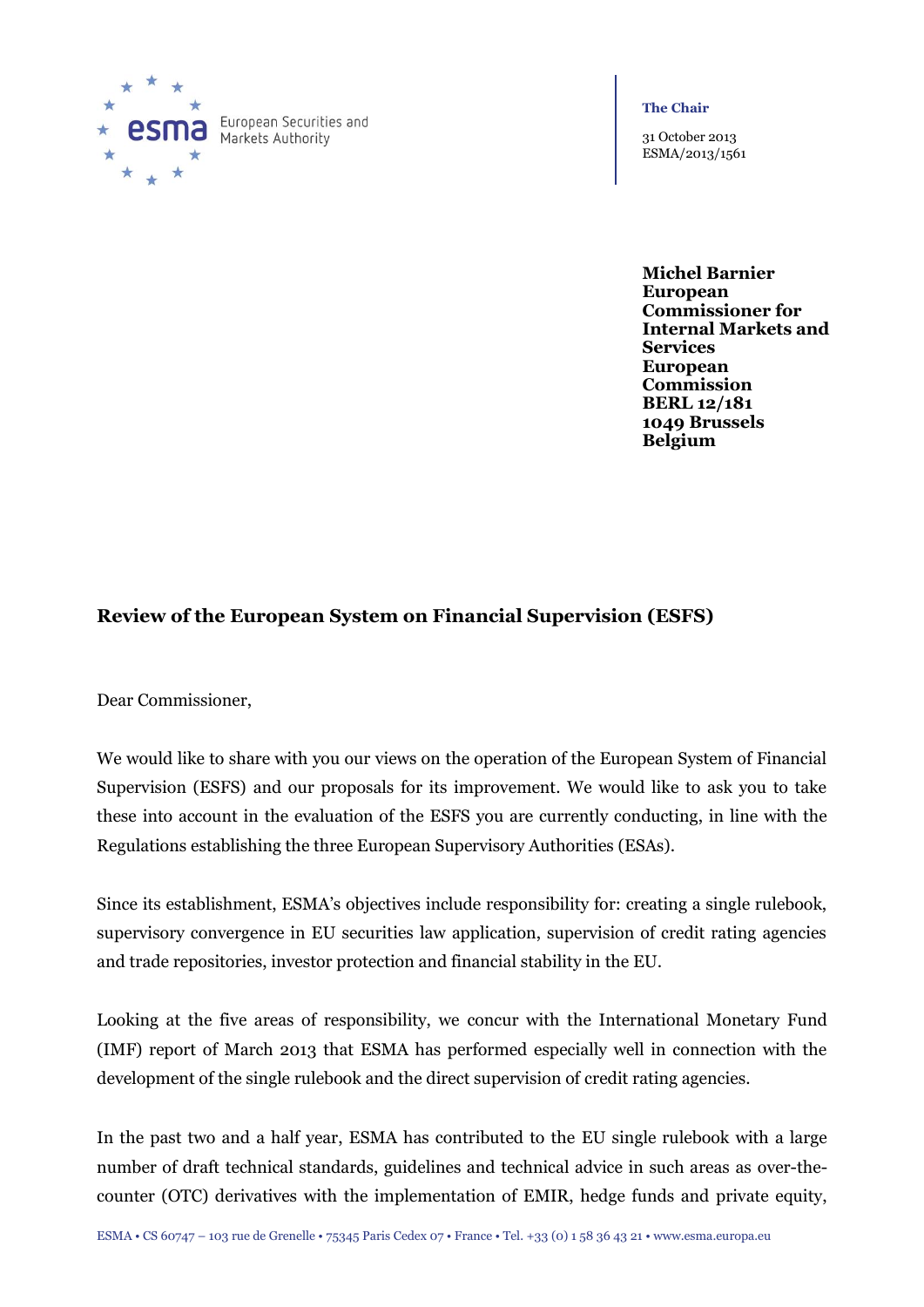

short-selling, high frequency trading, Exchange-Traded Funds (ETFs), investment advice and financial and prospectus information. The new powers provided to the ESAs under the ESFS were required to achieve this clear and substantial improvement in the EU single rulebook.

Regarding direct supervision, ESMA has developed an effective supervisory regime, and conducted significant on-site supervisory work on CRAs. ESMA now supervises 22 CRAs, with three new entities registered in the last year. While it will take a substantially longer time to comprehensively conclude on the benefits of EU CRA supervision, there are first signs that EU supervision improves the functioning of credit ratings. We expect to announce in early November 2013 the first registrations of trade repositories. This will see ESMA take on further supervisory responsibility as well as starting the clock for the reporting of derivatives trades.

On stability and crisis management, ESMA has substantially improved its coordination capabilities and data and intelligence gathering on risks in securities markets as for example regularly published in ESMA's *Trends, Risks and Vulnerabilities* Report.

While we have progressed substantially in the areas of investor protection and supervisory convergence, it has not been as significant as we would have hoped. ESMA will therefore step up its role in both areas in the coming period. We will continue to progress in the area of investor protection, however, the finalisation of the legislative steps for the Packaged Retail Investment Products (PRIPs) and MiFID 2 will be essential to support this development.

Concerning supervisory convergence ESMA will launch new activities in the near future to strengthen consistency in supervisory outcomes. To improve the organisation and governance of our convergence work we aim to strengthen our peer review tool with on-site visits targeting topical supervisory matters.

Based on the experience of the last years and following discussions by the Board of Supervisors there are some issues which ESMA would like to bring to your attention in order to consider whether Level 1 legislative proposals (either to the ESMA or to respective sectorial legislation) should be put forward to the European Parliament and the Council of the European Union. We trust that improvements in the areas highlighted can help to further improve the regulation and supervision of European financial markets and we stand ready to discuss and develop any proposals together with the Commission.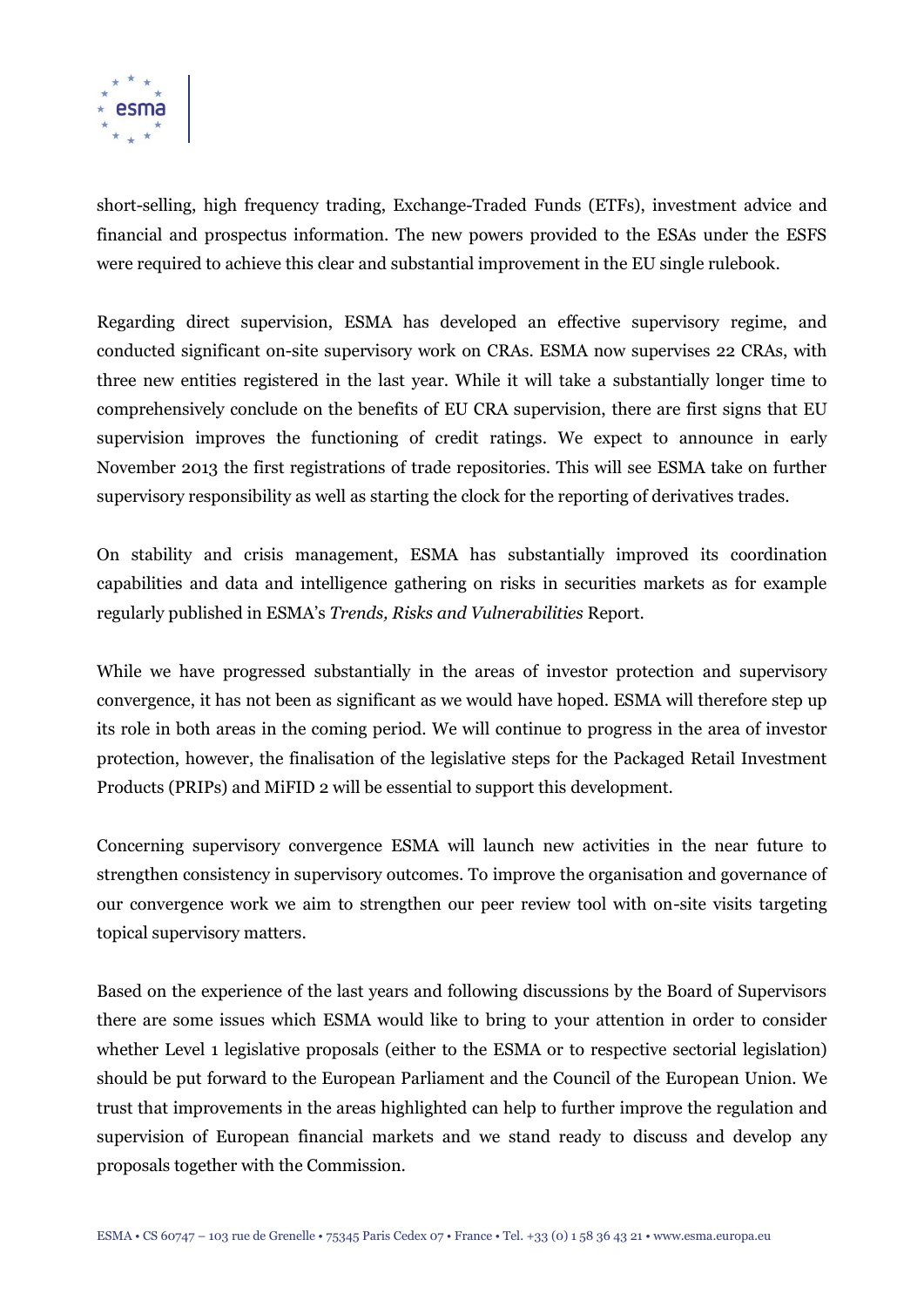

### *ESMA's Budget*

Today ESMA is financed through three channels: market levies (particularly credit rating agencies and, in the near future, trade repositories), a subsidy from the European Union and an obligatory contribution from national competent authorities for the supervision of financial markets.

Though those national competent authorities do not question ESMA's need for appropriate resources in order to fulfil its mission, we are concerned that an increasing contribution might pose undue difficulties on both their current and/or future functioning. This would run counter to the reinforcement of securities markets regulation and supervision at both EU and national level as envisaged in the regulatory reform in response to the financial crisis. National authorities are an essential part of the ESFS and need sufficient financing to ensure their important role in supervising the correct implementation of EU legislation.

At the same time the funding of ESMA should guarantee its independence and not create potential undue influence from a single body. ESMA therefore believes that the European Commission should consider:

 Increasing the funding ESMA receives from entities which require ESMA's intervention. Indeed, as set out in our letter dated 29 August 2013 we believe that in line with the contributions received from credit rating agencies and trade repositories, market fees should be feasible if the following principles are met: (i) a particular firm or infrastructure benefits from an administrative act by ESMA (such as authorisation or recognition); (ii) the process is launched at the request or prompting of that firm or infrastructure; (iii) the fee would meet costs that can be reasonably estimated.

We acknowledge that some activities might already be subject to fees levied by national competent authorities. Particular attention should therefore be paid to the potential overlap with national fee levying powers when assessing feasibility.

Taking the necessary measures as put forward by the International Monetary Fund (IMF)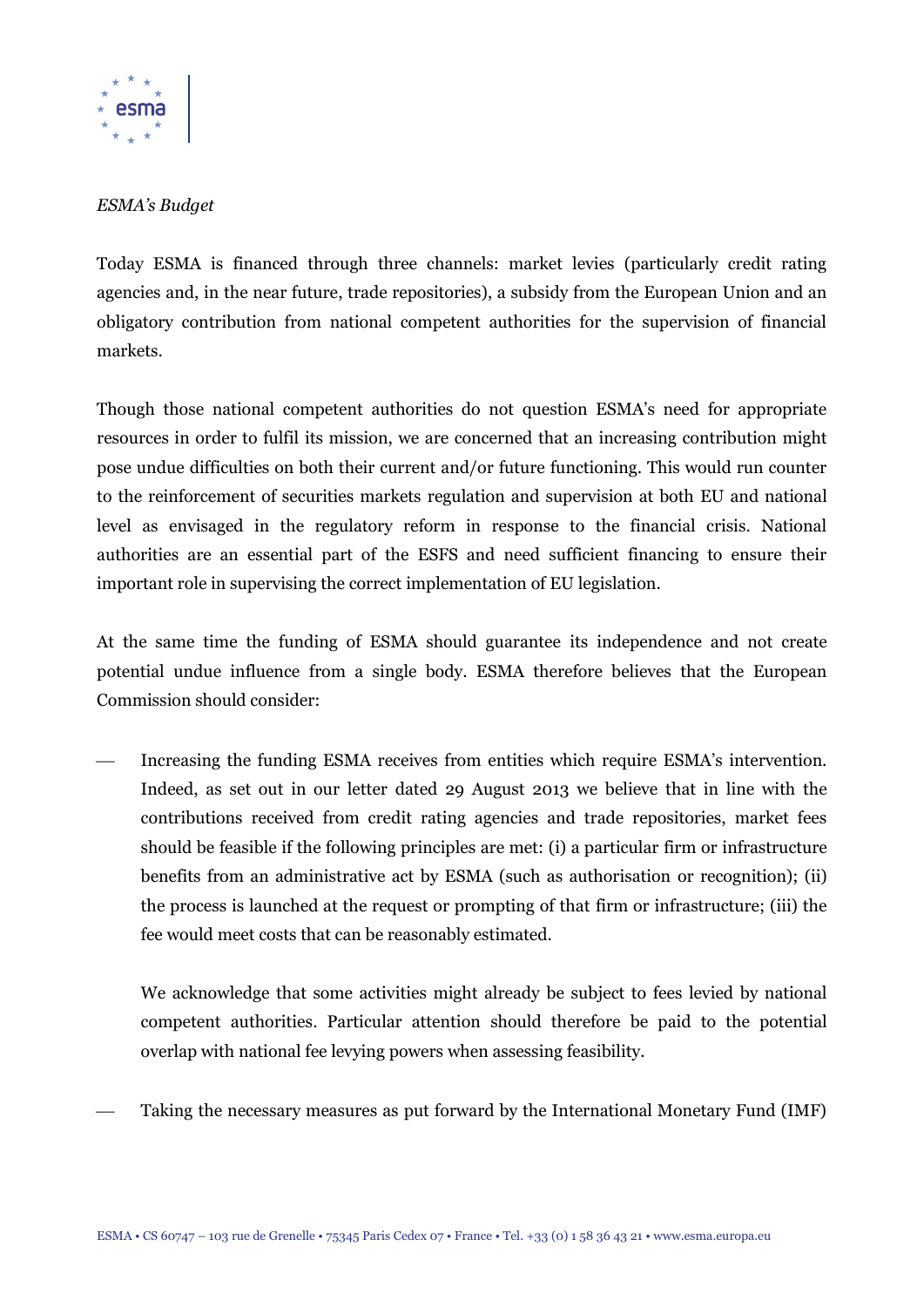

and supported by the ECON Committee of the European Parliament<sup>1</sup>, to finance the European Supervisory Authorities (ESAs) through an independent budget line directly within the Union budget; *and*

 Increasing the Union's share in ESMA's budget in order to allow the development of the Authority. We understand that this would not require any changes to existing legislation.

#### *Securities and Markets Stakeholder Group*

The Regulation establishing ESMA also set up a dedicated Securities and Markets Stakeholder Group (SMSG) to help facilitate consultation with stakeholders in areas relevant to the tasks of the Authority. The Group should be composed of 30 members, representing in balanced proportions financial market participants operating in the Union, their employees' representatives as well as consumers. According to current legislation half of the members should either be independent top-ranking academics or represent financial market participants. In order to attract high quality representatives and to endeavour a better representation of consumer representatives by making their voice more influential within the SMSG, ESMA would propose that the Commission considers introducing a minimum number of such representatives in the Regulation.

#### *Consultation during Level 1 negotiations*

Legislative proposals put forward by the European Commission which are later agreed with the co-legislators often task ESMA with providing draft technical standards or guidelines and recommendations or make provision for delegated acts on which ESMA is then requested to provide advice. The high level of technical complexity surrounding the development of [draft] technical standards and other legislative tools available to ESMA, including cost-benefit analyses, public consultation, co-ordination with other authorities as well as consulting the SMSG, makes drafting such documents time-consuming.

In order to develop European legislation of the highest quality, ESMA believes that the timetable for Level 2 work deserves more consideration when developing Level 1. More particularly we believe a time table should be prepared together with the ESAs on the time necessary to draft

 $\overline{a}$ <sup>1</sup> Most recently supported by the ECON Committee of the European Parliament in its Opinion on the General Budget of the European Union for the financial year 2014 (5 September 2013)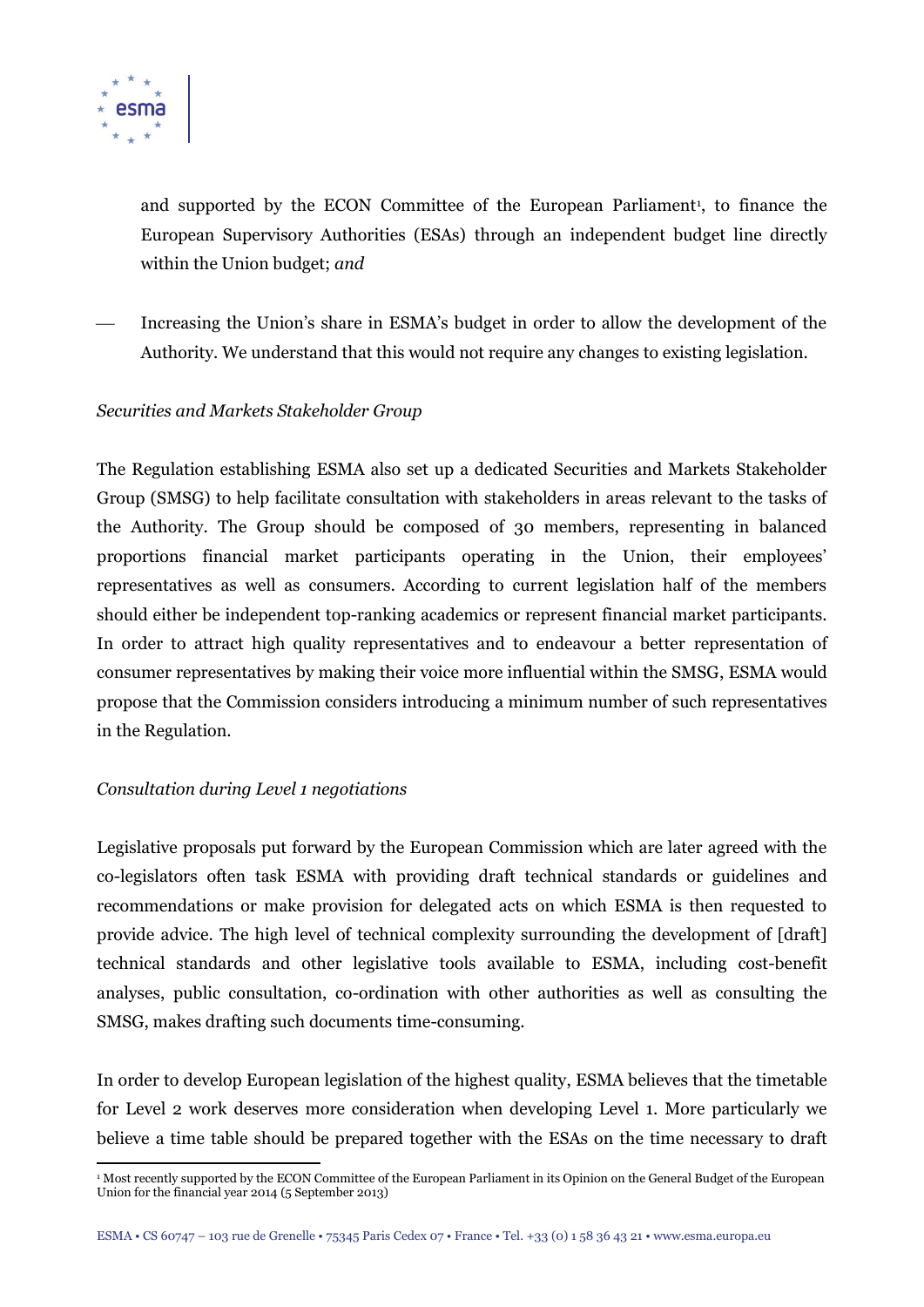

Level 2 measures and that it would be helpful if the ESA could provide advice on which level 2 measures are most critical to the operation of Level 1.

# *Temporary relief*

Recent legislative acts introduced several provisions such as clearing obligations, publication of post-trade information, and reporting to trade repositories that need to be applied simultaneously across markets. Neither ESMA nor national competent authorities have the power to modify or suspend these obligations which are set out in final acts adopted by the European Commission or the co-legislators. However, market circumstances might develop where the application of a well-drafted standard might hamper investor protection, financial stability or the efficient working of financial markets.

Market circumstances can change quickly rendering a product illiquid. If for example, a product is subject to the clearing obligation, counterparties will have to continue clearing this product and central counterparties (CCPs) will absorb the risk (in case of default, an illiquid product will not be unwound and the CCP or the default fund deposited by other clearing members will have to bear the losses).

Some market regulators around the globe have therefore the possibility to suspend temporarily the application of a particular rule if its application could lead to unintended consequences or its application requires guidance or technical specifications that are not yet available (but could be available in the short term), without the application of the relief itself leading to consequences unintended by the law.

Now that the EU is further completing the Single Rulebook we believe that the Commission should consider introducing new tools in those areas where ESMA has a mandate to further harmonise requirements (such as clearing obligations). Such a tool would not be a general power to suspend any obligation but would allow ESMA to suspend certain obligations or to provide further guidance in well-defined situations backed up by specific provisions in sectoral legislation (such as EMIR).

This would obviously not be possible without strong democratic control by the European Parliament and Council of the European Union.